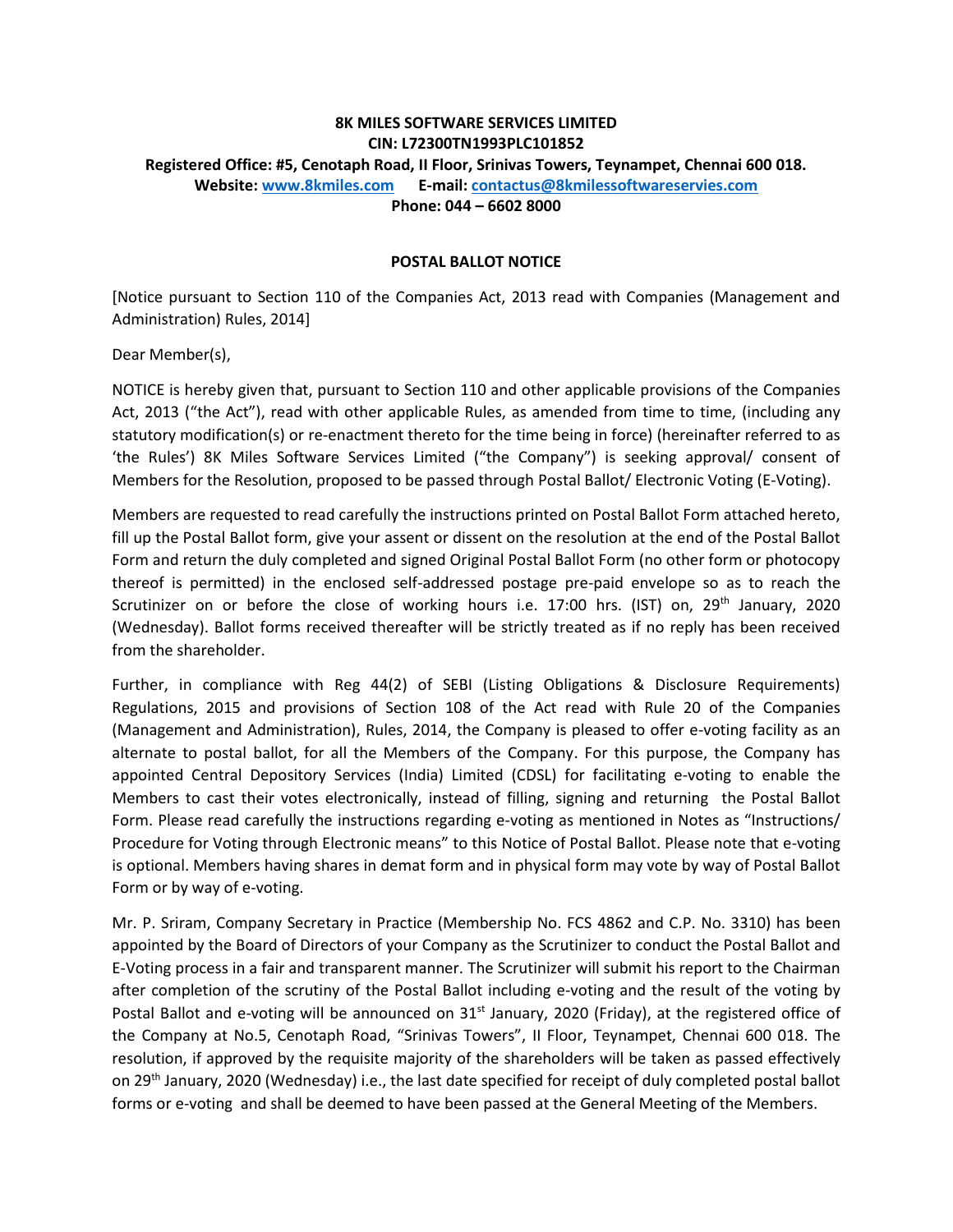#### **SPECIAL BUSINESS**

### **Item No. 1 Appointment of Statutory Auditors to fill Casual Vacancy.**

To consider and if thought fit, to pass the following resolution as an Ordinary Resolution.

**"RESOLVED THAT** pursuant to Section 139 (8) and other applicable provisions, if any, of the Companies Act, 2013 read with the Companies (Audit and Auditors) Rules, 2014, regulation 18 of the SEBI (Listing Obligations & Disclosure Requirements) Regulations, 2015, as amended from time to time or any other law for the time being in force, and as per the recommendation of Audit Committee and Board of Directors, M/s. K. Gopal Rao & Co, Chartered Accountants, Chennai (Firm Registration No.:000956S) be and are hereby appointed as Statutory Auditors of the Company to fill in the casual vacancy caused by the resignation of M/s. Deloitte Haskins & Sells LLP Chartered Accountants (Firm Registration No. 117366W/W-100018), Chennai.

**RESOLVED FURTHER THAT** M/s. K. Gopal Rao & Co., Chartered Accountants, Chennai (FRN:000956S) be entitled to hold office as Statutory Auditors of the Company up to the conclusion of ensuing 35<sup>th</sup> Annual General Meeting (2020) on such remuneration as may be fixed by the Board of Directors in consultation with them and Audit Committee."

## **Item No. 2 Appointment of Mr. Desikan Balaji (DIN: 08296716) as an Independent Director of the Company**

To consider and if thought fit, to pass the following resolution as an Ordinary Resolution.

**"RESOLVED THAT** pursuant to the provisions of Sections 149, 150 and 152 and other applicable provisions, if any, of the Companies Act, 2013 (Act) and the Rules framed thereunder, read with Schedule IV to the Act, as amended from time to time, Mr. Desikan Balaji (DIN: 08296716), a Non-Executive Independent Director of the Company who was appointed by the Board of Directors on 20<sup>th</sup> December 2019, who has submitted a declaration that he meets the criteria for independence as provided Section 149(6) of the Act and Regulation 16(1)(b) SEBI (Listing Obligations and Disclosure Requirements) Regulations, 2015, be and is hereby appointed as an Independent Director of the Company not liable to retire by rotation, to hold office for a term of five consecutive years with effect from 20<sup>th</sup> December 2019 upto the conclusion of Thirty Ninth Annual General Meeting or 19<sup>th</sup> December 2024 whichever is earlier.

RESOLVED FURTHER THAT the Board be and is hereby authorised to delegate all or any of the powers to any committee of directors with power to further delegate to any other Officer(s) or Authorised Representative(s) of the Company to do all acts, deeds and things and take all such steps as may be necessary, proper or expedient to give effect to this resolution." Place: Chennai Date: 30<sup>th</sup> December 2019

> By order of the Board of Directors of For 8K Miles Software Services Limited

Sd/- Diya Venkatesan Company Secretary & Compliance Officer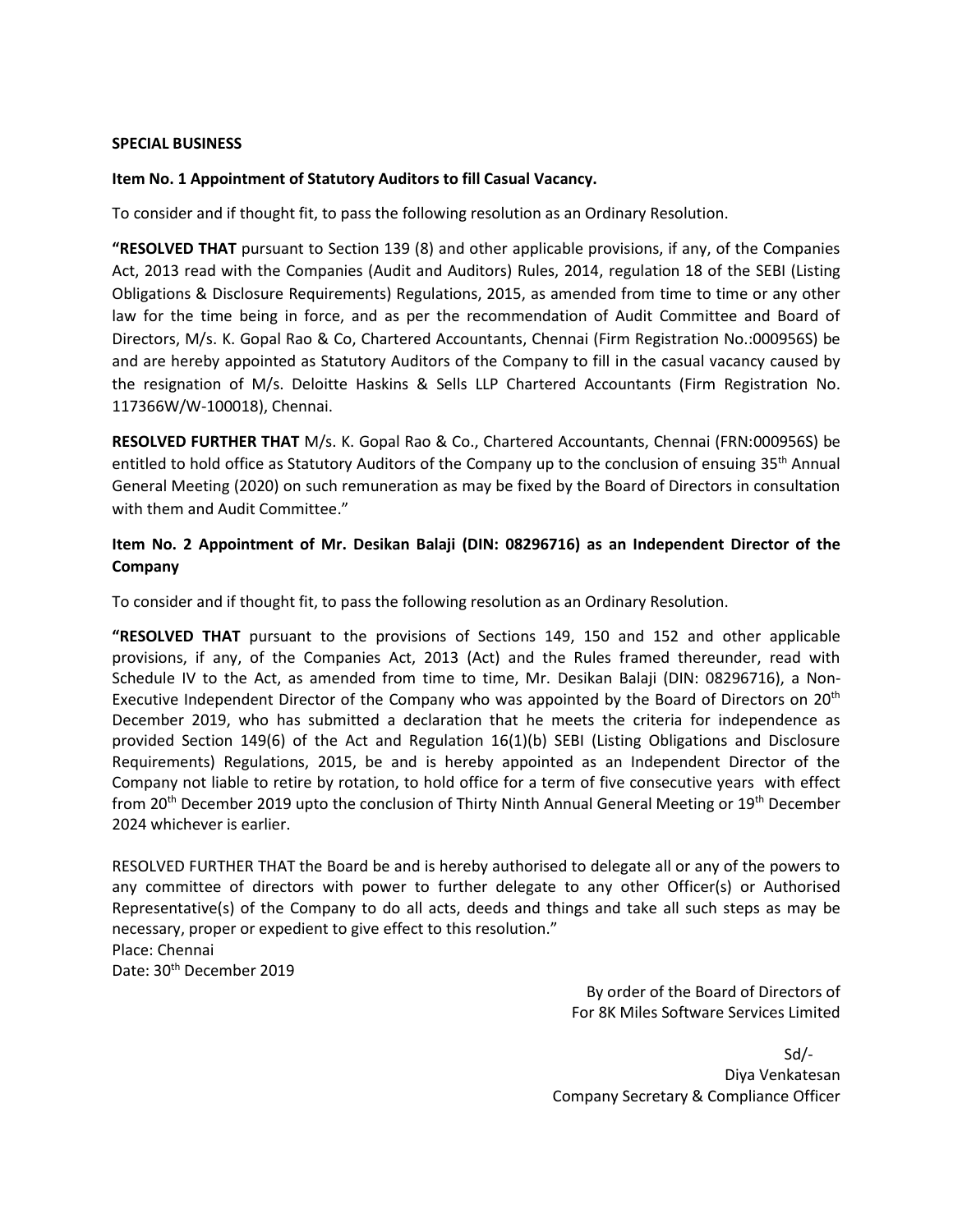#### NOTES:

- 1. The Explanatory Statement under Section 102 of the Act read with Companies (Management and Administration) Rules, 2014, setting out the material facts and reasons for resolution is annexed hereto.
- 2. The Postal Ballot Notice is being sent to all the Members whose name appears as on  $27<sup>th</sup>$ December, 2019 in the Register of Members/ List of Beneficial Owners, as received from Adroit Corporate Services Private Limited the Registrar and Transfer Agent of the Company.
- 3. The Postal Ballot Notice along with Postal Ballot Form is being sent to the Members in electronic form to the e-mail addresses registered with the Company's Registrar and Transfer Agent. For members whose e-mail addresses are not registered, physical copies of the Postal Ballot Notice along with the Postal Ballot Form are being sent by permitted mode along with a self-addressed pre-paid Business Reply envelope.
- 4. Members who have received the Notice by e-mail and who wish to vote through physical form may download the Postal Ballot Form attached to the e-mail or from the Company's website [www.8kmiles.com](http://www.8kmiles.com/) where the Postal Ballot Notice is displayed.
- 5. Members are requested to carefully read the instructions before exercising their vote and either return form duly completed in the attached self-addressed pre-paid postage envelope; or vote by electronic means in the manner set out herein. In each case, ensure that votes reach the scrutinizer on or before **17:00 hrs. (IST), 29th January, 2020 (Wednesday).**
- 6. In case shares held by Corporate / Institutional Member (i.e. other than Individuals, HUF, NRI, etc.) opting for physical ballot are also required to send certified true copy of the Board Resolution/ Power of Attorney/ Authorised Letter etc., together with attested specimen signature(s) of the duly authorized representative(s), to the Scrutinizer along with the Postal Ballot Form by the last date.
- 7. The result and the report of Scrutinizer on the postal ballot and e-voting shall be communicated to BSE Limited and National Stock Exchange of India Limited where the equity shares of the Company are listed and will also be displayed on the Company's websit[e www.8kmiles.com](http://www.8kmiles.com/)
- 8. Resolution passed by the members through postal ballot including voting by electronic means shall be deemed to have been passed at a General meeting of the members convened in that behalf.
- 9. The resolutions, if approved by the requisite majority shall be deemed to have been passed effectively  $29<sup>th</sup>$  January 2020 (Wednesday) i.e., on the last date specified for receipt of duly completed postal ballot forms or e-voting **.**
- 10. A copy of this notice has been placed on the website of the Company [www.8kmiles.com](http://www.8kmiles.com/) and shall remain on the website until the last date for receipt of the postal ballots from the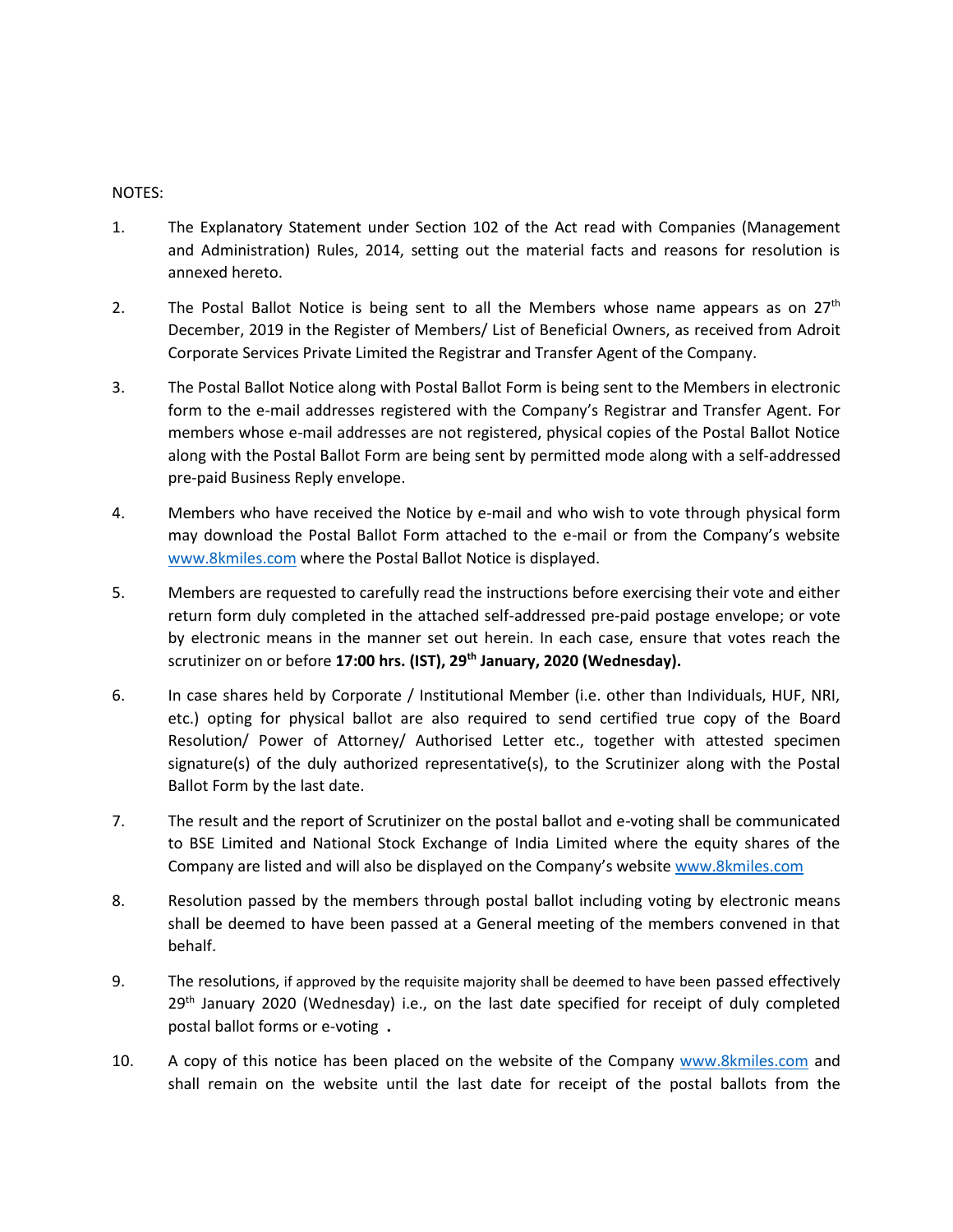shareholders. The dispatch of the Postal Ballot Notice shall be announced through an advertisement in the Newspaper and also shall be displayed on the Company's website.

- 11. Members who have not registered their e-mail addresses are requested to register the same with the Company's Registrars and Transfer Agent for sending future communication(s) in electronic form.
- 12. Members who have not received the Postal Ballot Form and are desirous of seeking a duplicate form or members who have been sent this Postal Ballot electronically and who do not want to avail the E-voting facility organized through Adroit, may send a request on the e-mail id: [cs@8kmiles.com](mailto:cs@8kmiles.com) by mentioning his/her Folio/DP No. and Client No. for obtaining the Notice and Postal Ballot in physical form of the Company. The Member has to send the duly completed Postal Ballot form to ensure that it reaches the Scrutinizer on or before **17:00 PM (IST), 29th January, 2020 (Wednesday)**, failing which, it will be strictly considered that no reply has been received from the Member.
- 13. Members have option to vote either through Postal Ballot Form or through e-voting. If a member has opted for Physical Postal Ballot, then he/she should not vote by e-voting and vice versa. However, in case Shareholders cast their vote through both physical postal ballot and evoting, then vote cast through e-voting shall be considered and vote through physical postal ballot shall be treated as invalid. A member cannot exercise his/her vote by proxy on postal ballot.
- 14. Pursuant to the provisions of Section 108 of the Act read with the Companies (Management and Administration) Rules, 2014 and in terms of Reg 44(2) of SEBI (Listing Obligations and Disclosure Requirements) Regulations, 2015, the Company has provided facility to members to exercise their votes through electronic means and have engaged the services of CDSL to provide e-voting facility.
- 15. The e-voting facility will be available during the following period:

a) **Commencement of e-voting**: 09:00 hrs. (IST) on Wednesday, January 1, 2019

b) **End of e-voting**: 17:00 hrs. (IST) on Wednesday, January 29, 2019

The e-voting will not be allowed beyond the aforesaid date and time and the e-voting module shall be disabled by CDSL upon expiry of aforesaid period.

## **Instructions/ Procedure for Voting through Electronic means**

The procedure and instruction for e-voting are as follows:

- Shareholders who have already voted prior to the meeting date would not be entitled to vote at the meeting venue.
- The shareholders should log on to the e-voting website www.evotingindia.com.
- Click on Shareholders.
- Now Enter your User ID
- For CDSL: 16 digits beneficiary ID,
- For NSDL: 8 Character DP ID followed by 8 Digits Client ID,
- Members holding shares in Physical Form should enter Folio Number registered with the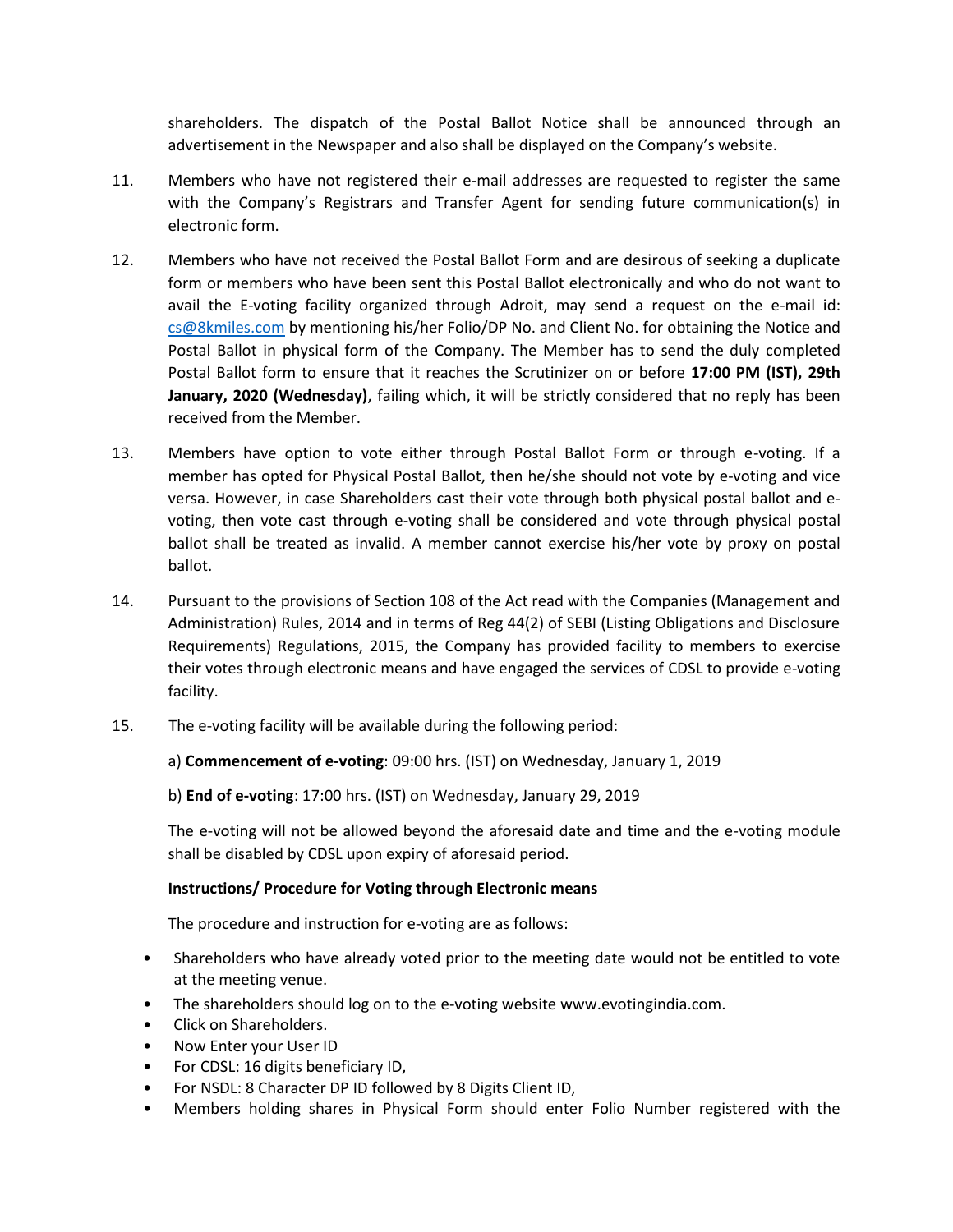Company.

- Next enter the Image Verification as displayed and Click on Login.
- If you are holding shares in demat form and had logged on to www.evotingindia.com and voted on an earlier voting of any company, then your existing password is to be used.

If you are a first time user follow the steps given below:

|            | For Members holding shares in Demat Form and Physical Form                         |  |  |
|------------|------------------------------------------------------------------------------------|--|--|
|            | Enter your 10 digit alpha-numeric PAN issued by Income Tax                         |  |  |
|            | Department (Applicable for both demat shareholders as well as                      |  |  |
| <b>PAN</b> | physical shareholders)                                                             |  |  |
|            | • Members who have not updated their PAN with the                                  |  |  |
|            | Company/Depository Participant are requested to use the first two                  |  |  |
|            | letters of their name and the 8 digits of the sequence number in the<br>PAN field. |  |  |
|            | • In case the sequence number is less than 8 digits enter the                      |  |  |
|            | applicable number of 0's before the number after the first two                     |  |  |
|            | characters of the name in CAPITAL letters. Eg. If your name is                     |  |  |
|            | Ramesh Kumar with sequence number 1 then enter RA00000001 in<br>the PAN field.     |  |  |
|            |                                                                                    |  |  |

After entering these details appropriately, click on "SUBMIT" tab.

- Members holding shares in physical form will then directly reach the Company selection screen. However, members holding shares in demat form will now reach 'Password Creation' menu wherein they are required to mandatorily enter their login password in the new password field. Kindly note that this password is to be also used by the demat holders for voting for resolutions of any other company on which they are eligible to vote, provided that company opts for e-voting through CDSL platform. It is strongly recommended not to share your password with any other person and take utmost care to keep your password confidential.
- For Members holding shares in physical form, the details can be used only for e-voting on the resolutions contained in this Notice.
- Click on the EVSN for the relevant 8K MILES SOFTWARE SERVICES LIMITED on which you choose to vote.
- On the voting page, you will see "RESOLUTION DESCRIPTION" and against the same the option "YES/NO" for voting. Select the option YES or NO as desired. The option YES implies that you assent to the Resolution and option NO implies that you dissent to the Resolution.
- Click on the "RESOLUTIONS FILE LINK" if you wish to view the entire Resolution details.
- After selecting the resolution you have decided to vote on, click on "SUBMIT". A confirmation box will be displayed. If you wish to confirm your vote, click on "OK", else to change your vote, click on "CANCEL" and accordingly modify your vote.
- Once you "CONFIRM" your vote on the resolution, you will not be allowed to modify your vote.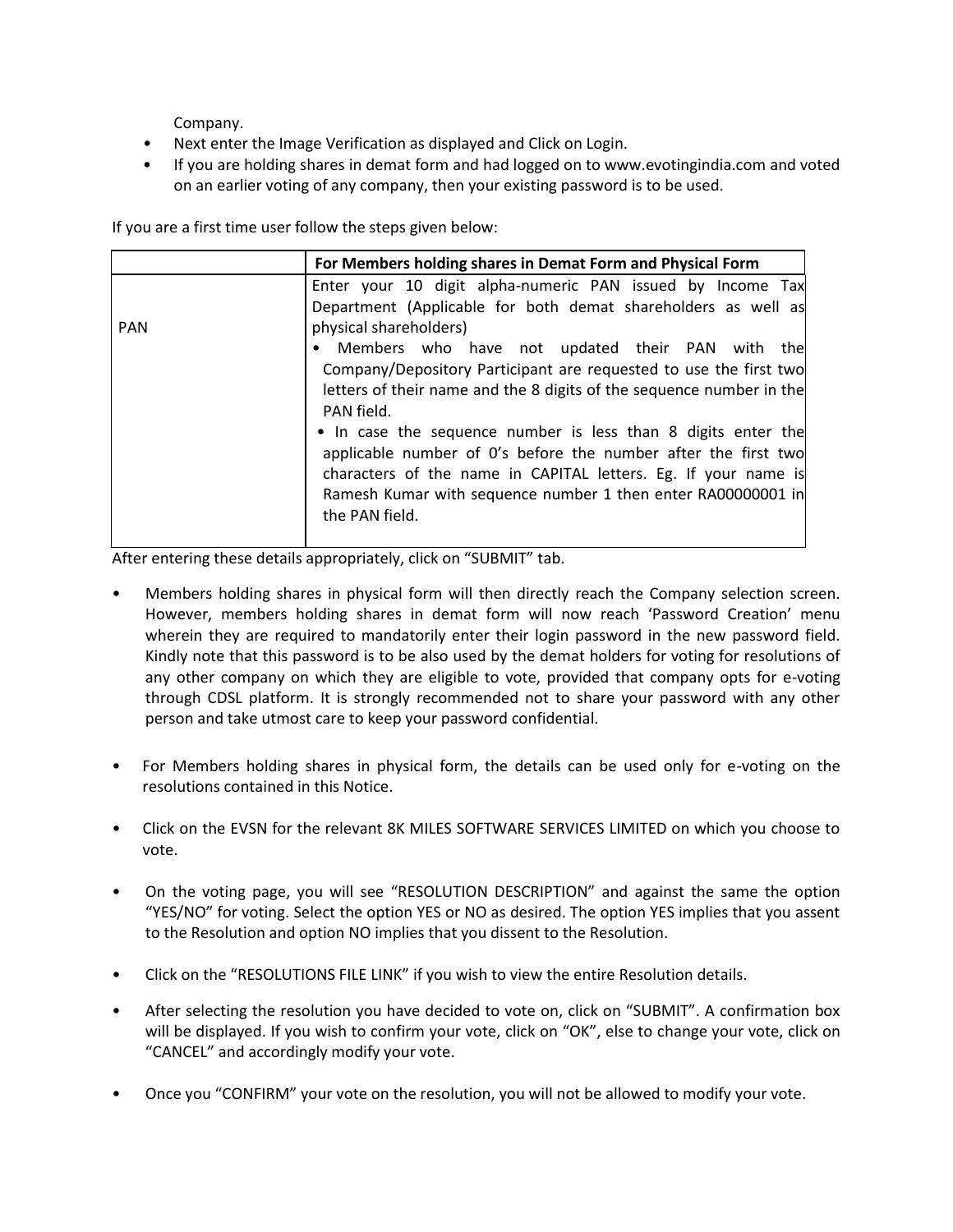- You can also take a print of the votes cast by clicking on "Click here to print" option on the Voting page.
- If a demat account holder has forgotten the login password then Enter the User ID and the image verification code and click on Forgot Password & enter the details as prompted by the system.
- **Shareholders can also cast their vote using CDSL's mobile app m-Voting available for android based mobiles. The m-Voting app can be downloaded from Google Play Store. Please follow the instructions as prompted by the mobile app while voting on your mobile.**
- For Queries, contact Sandeep Shinde, Manager, Adroit Corporate Services Pvt. Ltd, sandeeps@adroitcorporate.com and contact no: +91 (0)22 42270400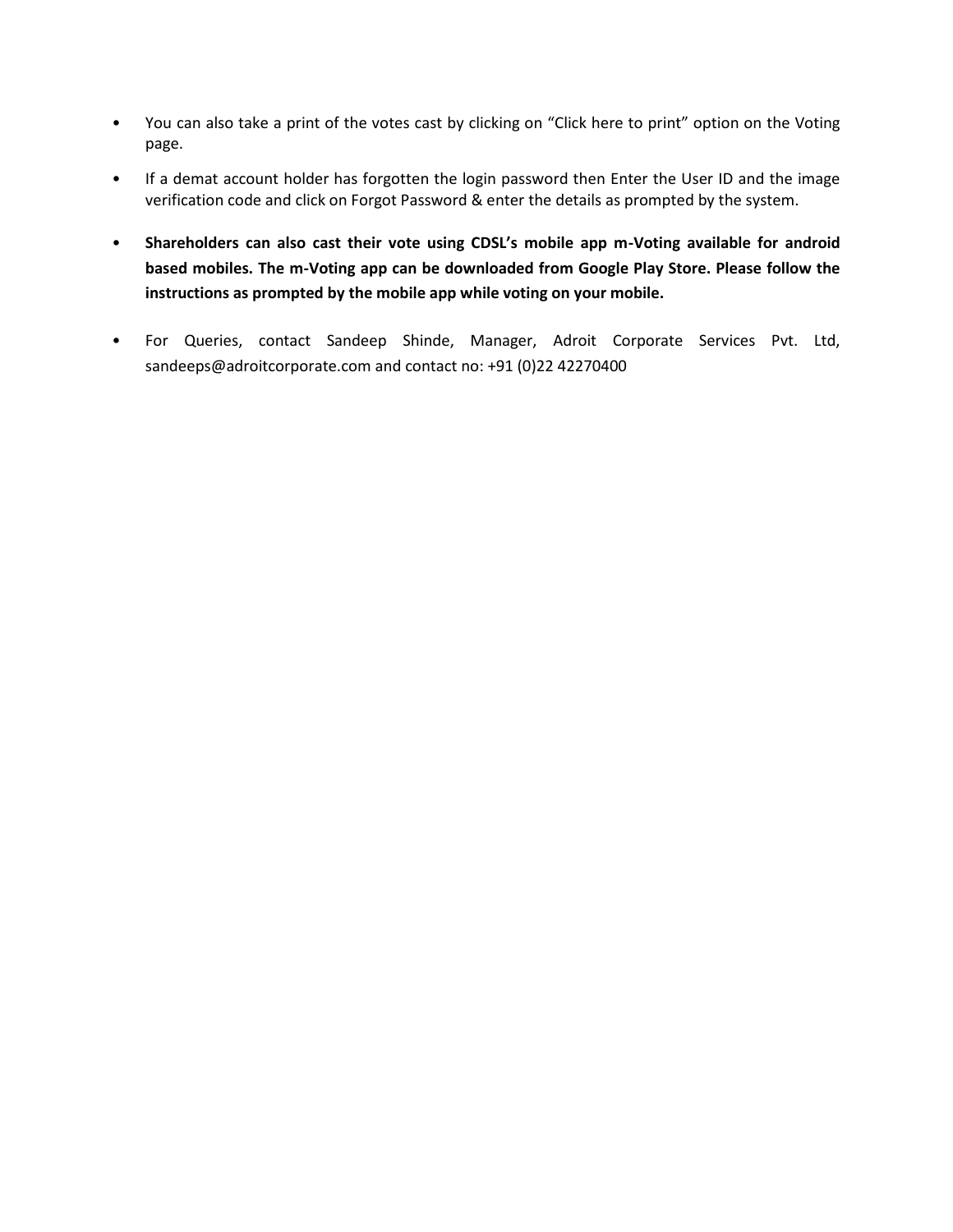## **EXPLANATORY STATEMENTS PURSUANT TO SECTION 102 OF THE COMPANIES ACT, 2013**

## Item No. 1

M/s. Deloitte Haskins & Sells LLP, Chartered Accountants, Chennai, have tendered their resignation as Statutory Auditors of the company, resulting into casual vacancy in the office of Statutory Auditors of the Company as per Section 139(8) of the Companies Act, 2013.

Casual vacancy caused by the resignation of Statutory Auditors can only be filled up by the Board subject to the approval of the members. The Board as per the recommendation of the Audit Committee, has proposed to appoint M/s. K. Gopal Rao & Co., (FRN: 000956S), Chartered Accountants, Chennai, as the Statutory Auditors of the Company to fill the casual vacancy by the resignation of M/s. Deloitte Haskins & Sells LLP, Chennai (Firm Registration No. 117366W/W-100018).

M/s. K. Gopal Rao & Co, Chartered Accountants, Chennai, have conveyed their consent to be appointed as Statutory Auditor of the Company along with confirmation, their appointment if made by the members, would be within the limits prescribed under the Companies Act, 2013.

In view of the above, you are requested to grant your consent to the ordinary resolution as set out in postal ballot notice dated **30th December 2019.**

None of directors, key managerial persons or their relatives, are in any way, concerned or interested in the said resolution.

## ITEM No. 2

Based on the recommendation of the Nomination & Remuneration Committee, the Board of Directors of the Company at its meeting held **on 20th December, 2019** had recommended to the members for the approval of appointment of Mr. Desikan Balaji as Non-Executive Independent Director of the Company.

## **BRIEF PROFILE**

In the opinion of the Board, Mr. Desikan Balaji fulfils the conditions specified in Section 149 (6) read with Schedule IV to the Companies Act, 2013 and rules made thereunder for his appointment as an Independent Director of the Company and is independent of the management. Mr. Desikan Balaji is not disqualified from being appointed as a Director in terms of Section 164 of the Companies Act, 2013 and has given his consent to act as a Director. Based on his skills, experience and knowledge, the Nomination and Remuneration Committee and the Board has recommended the appointment of Mr. Desikan Balaji as an Independent Director pursuant to the provisions of sections 149 and 152 of the Companies Act, 2013.

Details of Mr. Desikan Balaji are provided in the "Annexure 1 " to the Notice pursuant to the provisions of (i) Companies Act, 2013 including the rules made thereunder and (ii) the Securities and Exchange Board of India (Listing Obligations and Disclosure Requirements) Regulations, 2015 ("Listing Regulations")

The Board considers that the association would be of immense benefit to the Company and it is desirable to avail services of Mr. Desikan Balaji as an Independent Director.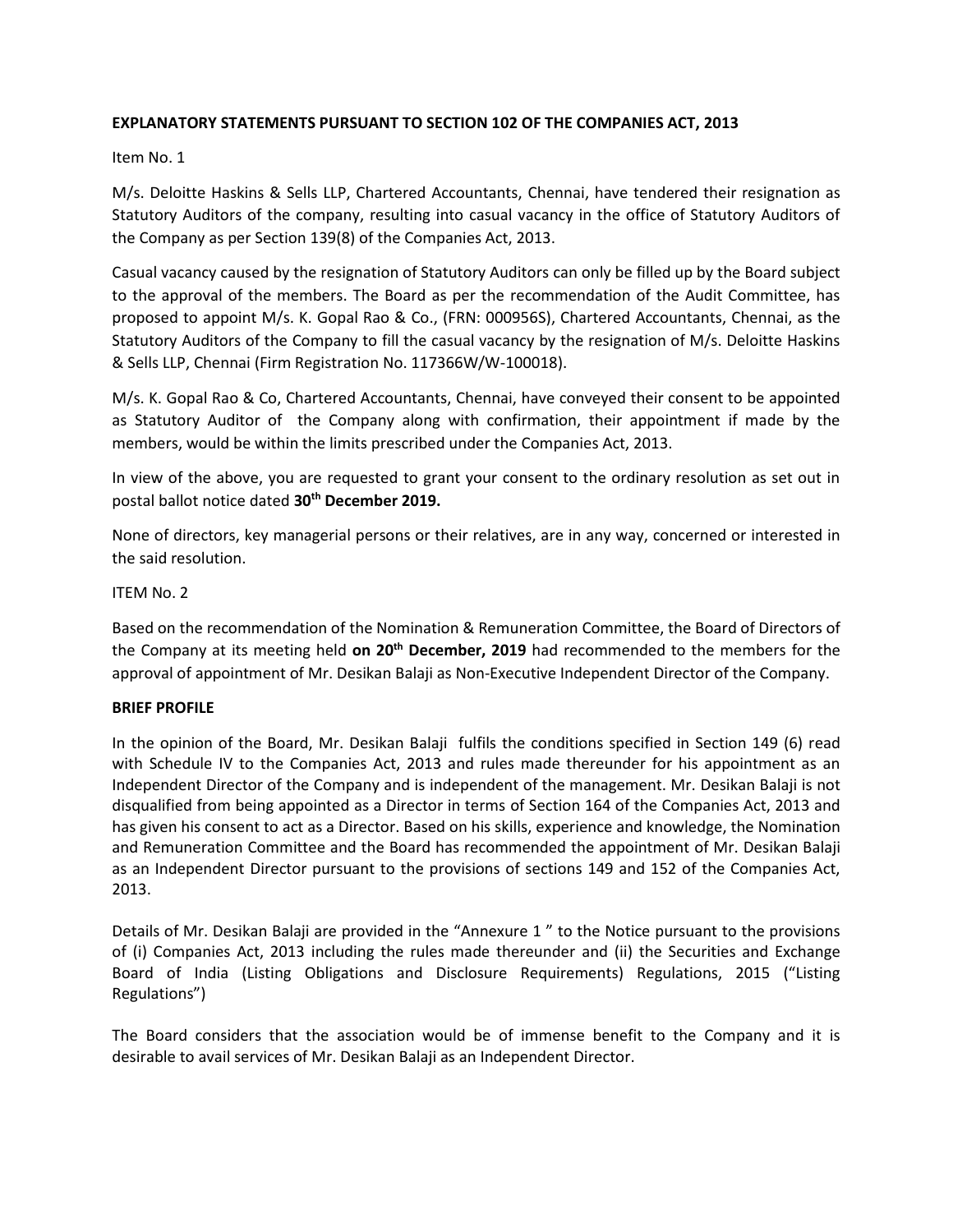Appointment of Mr. Desikan Balaji as Independent director requires the approval of the shareholders and the board recommends the resolution for approval of members. He does not hold any shares in the Company.

None of the directors or key managerial personnel or their relatives, except Mr. Desikan Balaji to whom this resolution relates is interested or concerned, financial or otherwise, if any, in respect of this resolution, except for their shareholding, if any, in the Company.

Place: Chennai Date: 30<sup>th</sup> December, 2019

> By order of the Board of Directors of 8K Miles Software Services Limited Sd/-

> > Diya Venkatesan Company Secretary

Registered Office: No.5, Cenotaph Road, "Srinivas Towers" II Floor, Teynampet, Chennai 600 018.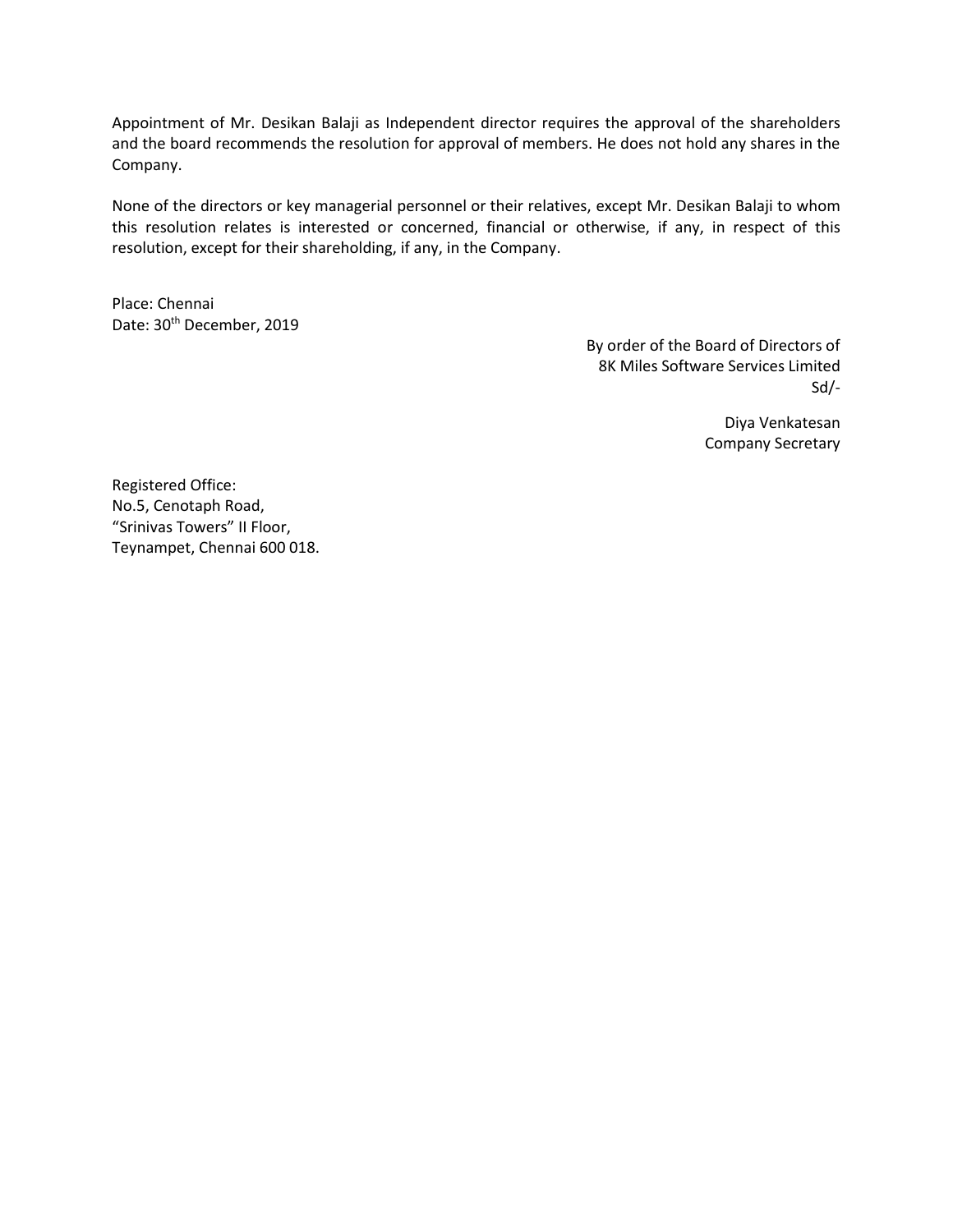#### **Annexure 1**

Information about the Director seeking appointment vide resolution in item no. 2 of this postal ballot notice dated 27th December, 2019 as required under Regulation 26(4) and 36(3) of SEBI (Listing Obligations and Disclosure Requirements) Regulations, 2015 and Secretarial Standard on General Meetings (SS-2).

| <b>Name of the Director</b>                                                                                               | Desikan Balaji                                                                                                                                                                                                                                                                                                                                                                                                                                                                                                                |  |  |
|---------------------------------------------------------------------------------------------------------------------------|-------------------------------------------------------------------------------------------------------------------------------------------------------------------------------------------------------------------------------------------------------------------------------------------------------------------------------------------------------------------------------------------------------------------------------------------------------------------------------------------------------------------------------|--|--|
| Father's Name                                                                                                             | Balaji                                                                                                                                                                                                                                                                                                                                                                                                                                                                                                                        |  |  |
| Director Identification Number (DIN)                                                                                      | 08296716                                                                                                                                                                                                                                                                                                                                                                                                                                                                                                                      |  |  |
| Date of Birth                                                                                                             | 27th March 1989                                                                                                                                                                                                                                                                                                                                                                                                                                                                                                               |  |  |
| Age (in years)                                                                                                            | Thirty (30)                                                                                                                                                                                                                                                                                                                                                                                                                                                                                                                   |  |  |
| Date of Appointment as Independent                                                                                        | 20th December, 2019                                                                                                                                                                                                                                                                                                                                                                                                                                                                                                           |  |  |
| Director under the Companies Act, 2013                                                                                    |                                                                                                                                                                                                                                                                                                                                                                                                                                                                                                                               |  |  |
| and SEBI Listing Regulations                                                                                              |                                                                                                                                                                                                                                                                                                                                                                                                                                                                                                                               |  |  |
| <b>Educational Qualifications</b>                                                                                         | Associate Member of Chartered Institute of Arbitrators (ACIArb) and has<br>qualified the Advanced Arbitration Course conducted by the Association for<br>International Arbitration, Associate Member of of Institute of Company<br>Secretaries of India, Qualified Cost Accountant, Post Graduate Diploma in<br>Intellectual Property Rights Law (PGDIPRL) from National law School, Bangalore,<br>holds a Graduation in Law and Graduation in Commerce (Accounts & Finance)                                                  |  |  |
|                                                                                                                           |                                                                                                                                                                                                                                                                                                                                                                                                                                                                                                                               |  |  |
| Experience                                                                                                                | Desikan Balaji is an Advocate and a corporate law consultant, based out of<br>Chennai. He is the managing partner at DB Law Chambers specializing in<br>Corporate laws a wide variety of matters including Mergers and Acquisitions,<br>Corporate disputes, Shareholder disputes, winding up cases, oppression and<br>mismanagement cases, corporate restructuring, commercial contracts, labour<br>law management and consulting. He has providing been advisory and<br>consulting on Corporate laws for more than a decade. |  |  |
|                                                                                                                           | He has ten years of experience in teaching corporate laws at various Institutes,<br>various Colleges and Corporates in Chennai. He has written several books<br>published by eminent publishers and articles in professional magazines and<br>journals and is frequently invited as a speaker to several conferences and<br>seminars organized by leading professional institutes, associations and<br>chambers on subjects like corporate laws, Insolvency code, Arbitration,<br>Contract laws and labour laws.              |  |  |
| Terms and conditions of appointment or                                                                                    | Proposed to be appointed as a Non-Executive Independent Director as per the                                                                                                                                                                                                                                                                                                                                                                                                                                                   |  |  |
| re-appointment                                                                                                            | per resolution in Item No.2 of this postal ballot notice read with explanatory<br>statement thereto.                                                                                                                                                                                                                                                                                                                                                                                                                          |  |  |
| Remuneration last drawn (including sitting<br>fees, if any)                                                               | Nil                                                                                                                                                                                                                                                                                                                                                                                                                                                                                                                           |  |  |
| Details of remuneration sought to be paid                                                                                 | No approval is being sought for payment of remuneration.<br>Eligible for sitting fee for attending meetings of the Board and Committees of<br>which he is a member.                                                                                                                                                                                                                                                                                                                                                           |  |  |
| Directorship in other Companies                                                                                           | Nil                                                                                                                                                                                                                                                                                                                                                                                                                                                                                                                           |  |  |
| Membership of Committees in other                                                                                         | Nil                                                                                                                                                                                                                                                                                                                                                                                                                                                                                                                           |  |  |
| <b>Public Limited Companies</b>                                                                                           |                                                                                                                                                                                                                                                                                                                                                                                                                                                                                                                               |  |  |
| No. of Shares held in the Company, held<br>either the appointee himself or on a<br>beneficial basis for any other persons | Nil                                                                                                                                                                                                                                                                                                                                                                                                                                                                                                                           |  |  |
| Relationship between Directors inter se<br>and Key Managerial Personnel                                                   | Nil                                                                                                                                                                                                                                                                                                                                                                                                                                                                                                                           |  |  |
| Number of meetings of the Board<br>attended during the Financial Year 2018-<br>19                                         | Not Applicable                                                                                                                                                                                                                                                                                                                                                                                                                                                                                                                |  |  |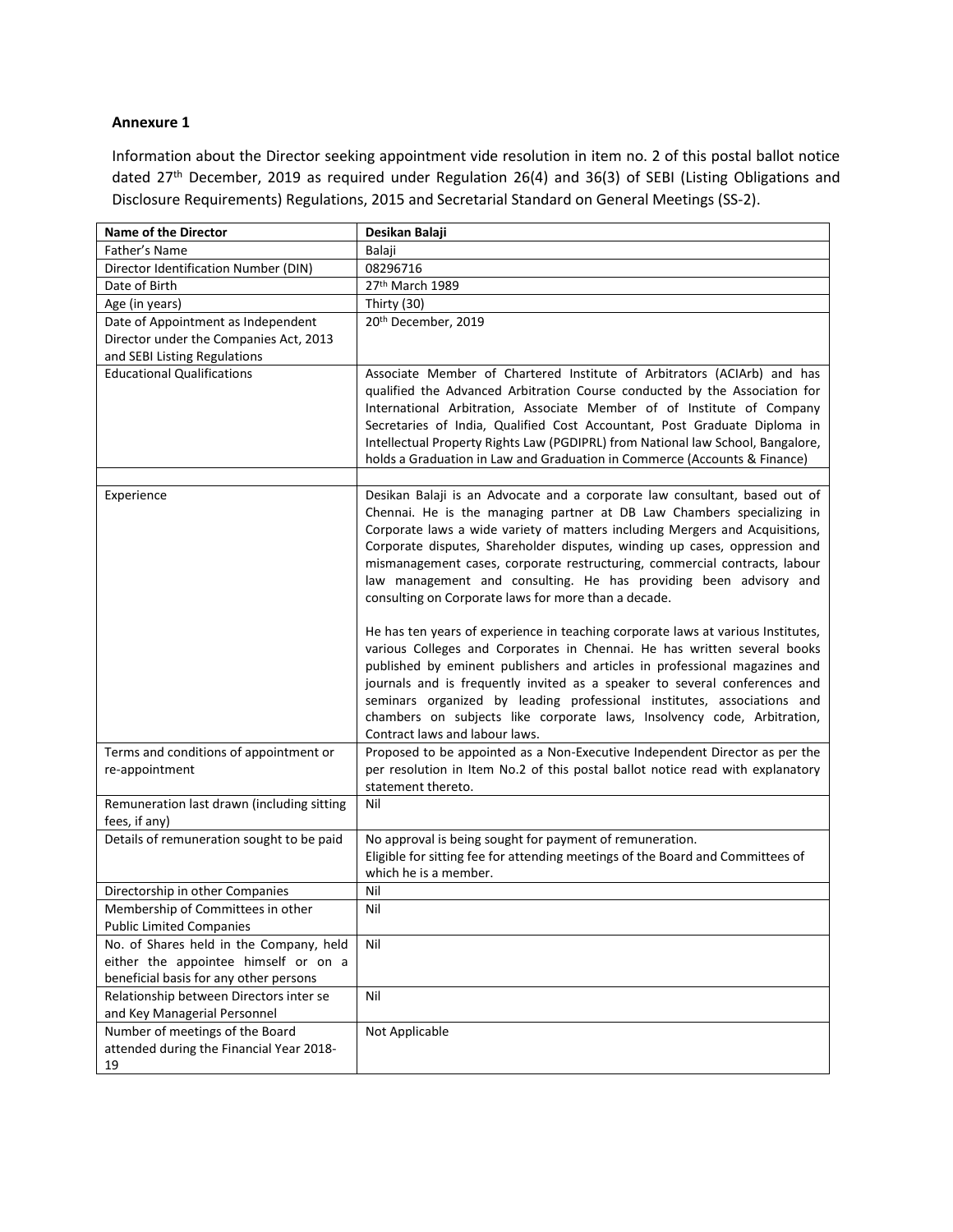## **POSTAL BALLOT FORM**

| Sr.No.        | <b>Particulars</b>                    | <b>Details of Member(s)</b> |
|---------------|---------------------------------------|-----------------------------|
|               | Name(s) of member(s) (including joint |                             |
|               | holders, if any) in block letters:    |                             |
| $\mathcal{P}$ | Registered Address of the Member:     |                             |
|               |                                       |                             |
|               |                                       |                             |
| 3             | Registered Folio No./ DP ID No. and   |                             |
|               | Client ID No:                         |                             |
| 4             | Number of share(s) held:              |                             |
|               |                                       |                             |

#### (Please read carefully the instructions printed overleaf before completing this form)

I/ We hereby exercise my/ our vote in respect of the Resolution(s) to be passed through postal ballot for the business stated in the Notice of Postal Ballot dated **DATE OF NOTICE** issued by the Company by sending my/ our assent/ dissent to the said Resolution(s) by placing the tick mark ( $\checkmark$ ) in the appropriate column below:

| Sr.No | <b>Particulars</b>               | No. of equity    | I/We assent to | I/We dissent to |
|-------|----------------------------------|------------------|----------------|-----------------|
|       |                                  | shares for which | the Resolution | the Resolution  |
|       |                                  | votes cast       | (FOR)          | (AGAINST)       |
|       | Appointment of Statutory         |                  |                |                 |
|       | Auditors to fill Casual Vacancy. |                  |                |                 |
| 2.    | Appointment of Mr. Desikan       |                  |                |                 |
|       | Balaji (DIN: 08296716) as an     |                  |                |                 |
|       | Independent Director of the      |                  |                |                 |
|       | Company                          |                  |                |                 |

Place: Date:

> \_\_\_\_\_\_\_\_\_\_\_\_\_\_\_\_\_\_\_\_\_\_\_\_\_\_\_\_\_\_ (Signature of the Member/Beneficial Owner)

#### ELECTRONIC VOTING PARTICULARS

| ™SN                        | USER ID. | PAN No./ Sequence No. |  |  |  |
|----------------------------|----------|-----------------------|--|--|--|
| (E-voting Sequence Number) |          |                       |  |  |  |
|                            |          |                       |  |  |  |

Note:

1. For instructions, please refer Postal Ballot Notice.

2. Last date for receipt of Postal Ballot Forms by Scrutinizer is 17:00 hrs. (IST) on, 29<sup>th</sup> January, 2020 (Wednesday)